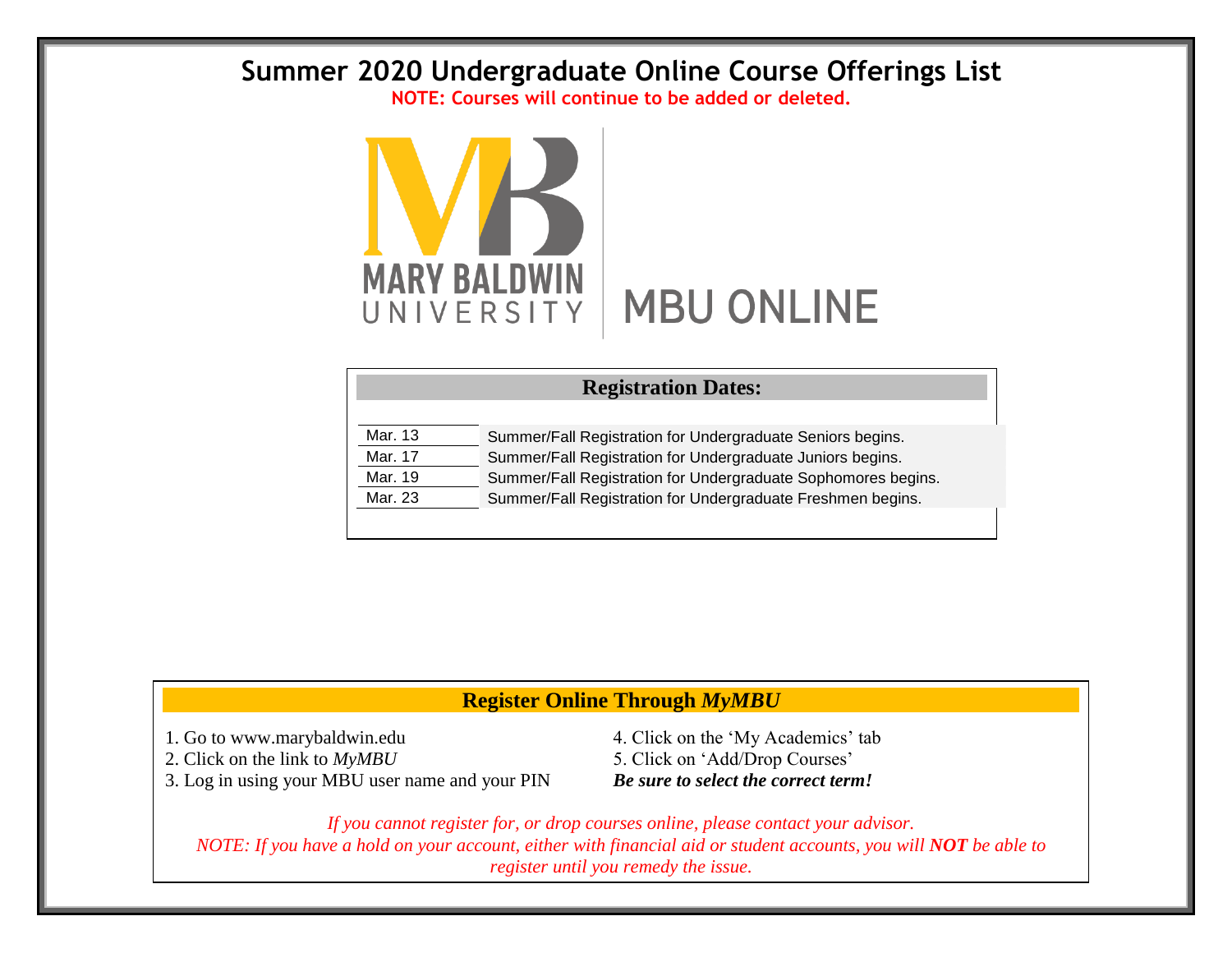

**Academic Catalog at https://go.marybaldwin.edu/catalog/**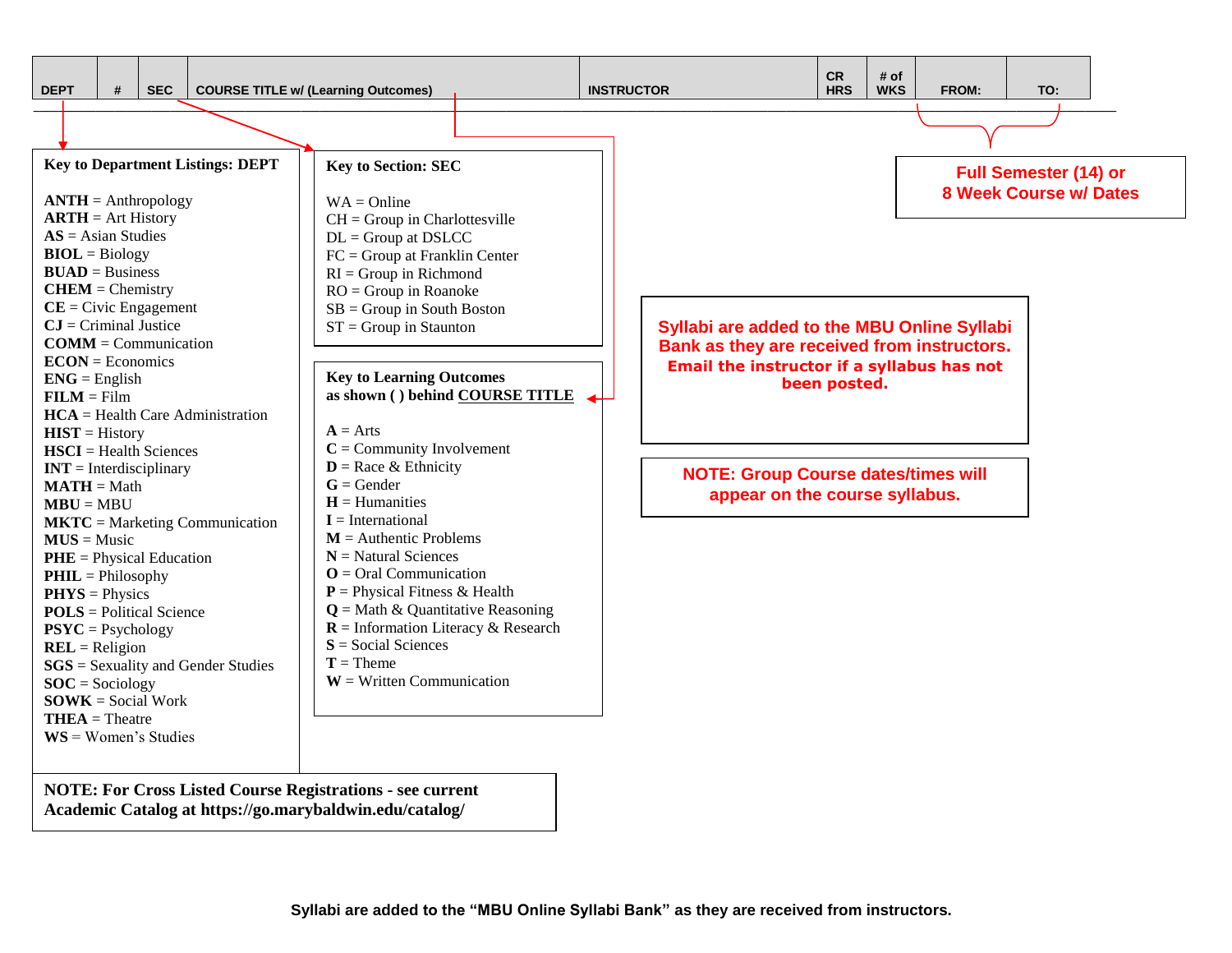| <b>DEPT</b> | $\sim$ $\sim$ $\sim$<br>SЕ | $\blacksquare$ ITLE w/ (Learning $\blacksquare$<br>Outcomes) | <b>RUCTOR</b><br>INS | <b>CR</b><br><b>HRS</b> | # o<br><b>WKS</b> | <b>FROM:</b> | TO. |  |
|-------------|----------------------------|--------------------------------------------------------------|----------------------|-------------------------|-------------------|--------------|-----|--|
|             |                            |                                                              |                      |                         |                   |              |     |  |

| <b>ART</b>  | 117 | <b>WA</b> | SOFTWARE IN THE VISUAL ARTS (A)       | Pogoretskiy Laura          | 3 | 13 | 5/26/2020 | 8/14/2020 |
|-------------|-----|-----------|---------------------------------------|----------------------------|---|----|-----------|-----------|
| <b>ARTH</b> | 101 | WA        | WESTERN ART: PREHIST TO GOTHIC (A)    | <b>Mills Kerry</b>         | 3 | 13 | 5/26/2020 | 8/14/2020 |
| <b>ARTH</b> | 201 | <b>WA</b> | ARTS OF ASIA: INDIA, CHINA, JAPAN (H) | Ramirez Jennifer           | 3 | 13 | 5/26/2020 | 8/14/2020 |
| <b>BUAD</b> | 104 | <b>WA</b> | PERSPECTIVES ON SUSTAINABILITY (T)    | <b>McPherson Catherine</b> | 3 | 13 | 5/26/2020 | 8/14/2020 |
| <b>BUAD</b> | 200 | <b>WA</b> | MANAGEMENT PRINCIPLES (W)             | Kaufmann Alison            | 3 | 13 | 5/26/2020 | 8/14/2020 |
| <b>BUAD</b> | 202 | <b>WA</b> | ORGANIZATIONAL BEHAVIOR               | <b>Kent Claire</b>         | 3 | 13 | 5/26/2020 | 8/14/2020 |
| <b>BUAD</b> | 208 | WA        | <b>ACCOUNTING PRINCIPLES</b>          | <b>Boslet Steven</b>       | 3 | 13 | 5/26/2020 | 8/14/2020 |
| <b>BUAD</b> | 209 | WA        | FINANCIAL DECISION MAKING (Q)         | Malabad Melissa            | 3 | 13 | 5/26/2020 | 8/14/2020 |
| <b>BUAD</b> | 230 | <b>WA</b> | <b>MARKETING PRINCIPLES</b>           | Malabad Melissa            | 3 | 13 | 5/26/2020 | 8/14/2020 |
| <b>BUAD</b> | 250 | <b>WA</b> | <b>GENDER IN THE WORKPLACE (G)</b>    | <b>Kent Claire</b>         | 3 | 13 | 5/26/2020 | 8/14/2020 |
| <b>BUAD</b> | 305 | <b>WA</b> | <b>GLOBAL BUSINESS (I)</b>            | <b>Tritsch Joanne</b>      | 3 | 13 | 5/26/2020 | 8/14/2020 |
| <b>BUAD</b> | 306 | <b>WA</b> | ENTREPRENEUR: MRKTG/MNGNG SMALL BUAD  | <b>Tritsch Joanne</b>      | 3 | 13 | 5/26/2020 | 8/14/2020 |
| <b>BUAD</b> | 307 | <b>WA</b> | BUSINESS AND SOCIETY (R)              | <b>Tritsch Joanne</b>      | 3 | 13 | 5/26/2020 | 8/14/2020 |
| <b>BUAD</b> | 310 | <b>WA</b> | <b>INTERMED ACCTG I</b>               | <b>Boslet Steven</b>       | 3 | 13 | 5/26/2020 | 8/14/2020 |
| <b>BUAD</b> | 311 | <b>WA</b> | <b>INTERMEDIATE ACCOUNTING II</b>     | <b>Boslet Steven</b>       | 3 | 13 | 5/26/2020 | 8/14/2020 |
| <b>BUAD</b> | 312 | <b>WA</b> | <b>COST ACCOUNTING</b>                | <b>Boslet Steven</b>       | 3 | 13 | 5/26/2020 | 8/14/2020 |
| <b>BUAD</b> | 313 | <b>WA</b> | COMPUTERIZED ACCOUNTING SMALL BUSNS   | <b>Boslet Steven</b>       | 3 | 13 | 5/26/2020 | 8/14/2020 |
| <b>BUAD</b> | 316 | <b>WA</b> | ADVANCED ACCOUNTING                   | <b>Boslet Steven</b>       | 3 | 13 | 5/26/2020 | 8/14/2020 |
| <b>BUAD</b> | 318 | WA        | <b>AUDITING</b>                       | <b>Boslet Steven</b>       | 3 | 13 | 5/26/2020 | 8/14/2020 |
| <b>BUAD</b> | 334 | <b>WA</b> | MULTICULTURAL MKTG IN AMERICA (D)     | <b>McPherson Catherine</b> | 3 | 13 | 5/26/2020 | 8/14/2020 |
| <b>BUAD</b> | 338 | <b>WA</b> | MARKETING RESEARCH                    | Malabad Melissa            | 3 | 13 | 5/26/2020 | 8/14/2020 |
| <b>BUAD</b> | 340 | <b>WA</b> | FINANCIAL MANAGEMENT (Q)              | Malabad Melissa            | 3 | 13 | 5/26/2020 | 8/14/2020 |
| <b>BUAD</b> | 344 | WA        | <b>TAX PLANNING</b>                   | <b>STAFF</b>               | 3 | 8A | 6/1/2020  | 7/24/2020 |
| <b>BUAD</b> | 345 | <b>WA</b> | RETIREMENT SAVING & INCOME PLANNING   | <b>STAFF</b>               | 3 | 8A | 6/1/2020  | 7/24/2020 |
| <b>BUAD</b> | 347 | <b>WA</b> | FINANCIAL PLAN DEVELOPMENT            | <b>STAFF</b>               | 3 | 8A | 6/1/2020  | 7/24/2020 |
| <b>BUAD</b> | 350 | <b>WA</b> | PROJECT MGMT FOR SUSTAINABLE IMPACT   | Wetter John                | 3 | 13 | 5/26/2020 | 8/14/2020 |
| <b>BUAD</b> | 400 | WA        | STRATEGY/SUSTAIN IN BUSINESS (O)      | Chung Sungll               | 3 | 13 | 5/26/2020 | 8/14/2020 |
| <b>BUAD</b> | 401 | <b>WA</b> | SENIOR SEMINAR (M)                    | <b>McPherson Catherine</b> | 3 | 13 | 5/26/2020 | 8/14/2020 |
| <b>CE</b>   | 102 | WA        | REFLECTIVE SELF IN COMMUNITY (C)      | Lennon Lindsey             | 1 | 13 | 5/26/2020 | 8/14/2020 |
| <b>CHEM</b> | 120 | <b>WA</b> | NUTRITION FOR HEALTH AND SPORT (N)    | Spalding Sharon            | 3 | 13 | 5/26/2020 | 8/14/2020 |
| CJ          | 150 | WA        | WOMEN IN POLICING (G)                 | <b>Hegerty Tiffanie</b>    | 3 | 13 | 5/26/2020 | 8/14/2020 |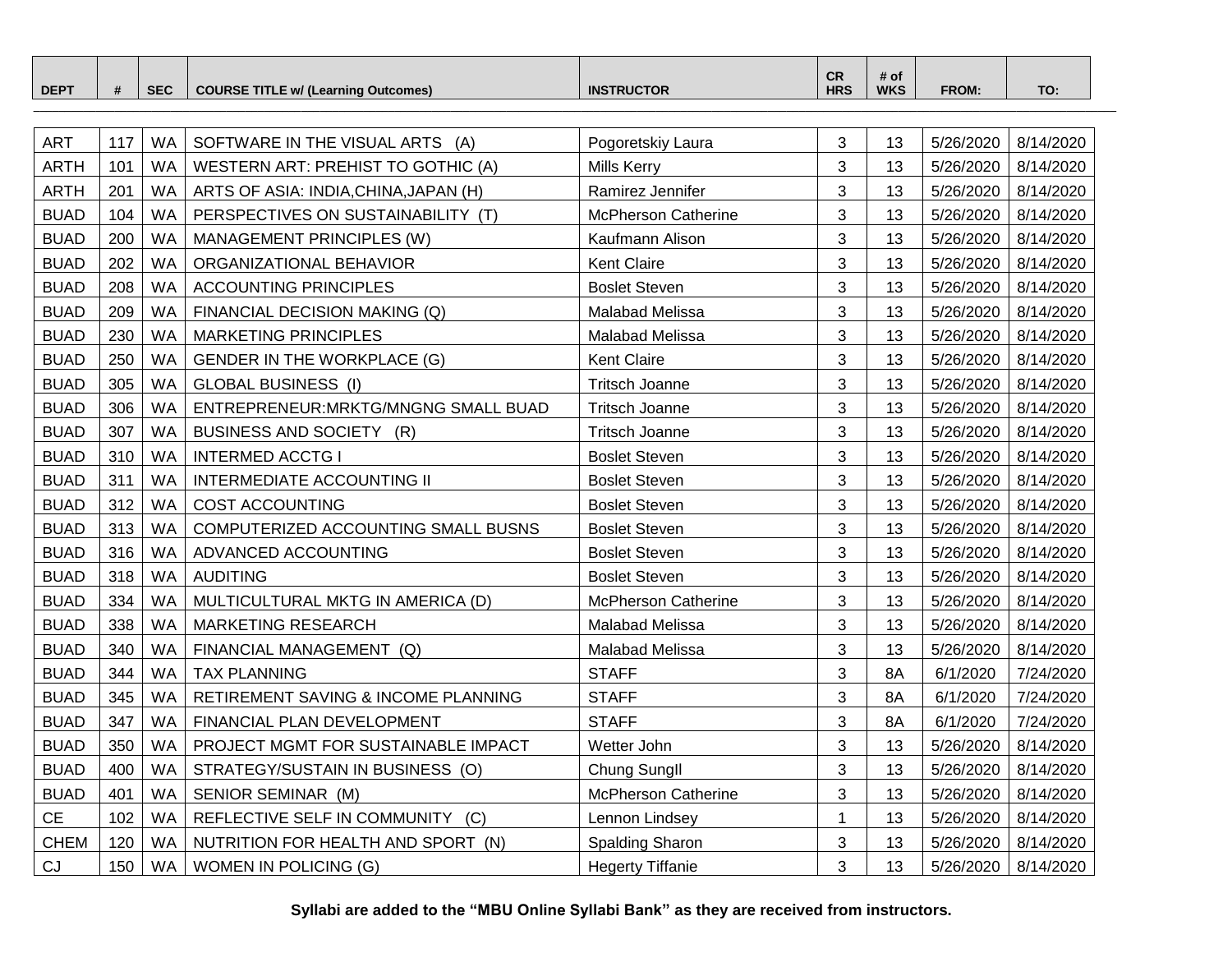| <b>DEPT</b> | #   | <b>SEC</b> | <b>COURSE TITLE w/ (Learning Outcomes)</b> | <b>INSTRUCTOR</b>          | <b>CR</b><br><b>HRS</b> | # of<br><b>WKS</b> | FROM:     | TO:       |
|-------------|-----|------------|--------------------------------------------|----------------------------|-------------------------|--------------------|-----------|-----------|
| CJ          | 250 | WA         | <b>CRIMINAL LAW</b>                        | <b>STAFF</b>               | 3                       | 13                 | 5/26/2020 | 8/14/2020 |
| CJ          | 400 | <b>WA</b>  | CRIMINAL JUSTICE SENIOR SEMINAR (M)        | <b>Easterling Beth</b>     | 3                       | 13                 | 5/26/2020 | 8/14/2020 |
| <b>COMM</b> | 100 | <b>WA</b>  | PUBLIC SPEAKING (O)                        | Smith Morgan               | 3                       | 13                 | 5/26/2020 | 8/14/2020 |
| <b>COMM</b> | 245 | <b>WA</b>  | <b>SOCIAL MEDIA</b>                        | Smith Morgan               | 3                       | 13                 | 5/26/2020 | 8/14/2020 |
| <b>COMM</b> | 260 | <b>WA</b>  | PUBLIC RELATIONS                           | Miller Suzanne             | 3                       | 13                 | 5/26/2020 | 8/14/2020 |
| <b>COMM</b> | 280 | <b>WA</b>  | INTERCULTURAL COMMUNICATION (I)            | Overholtzer Jeffrey        | 3                       | 13                 | 5/26/2020 | 8/14/2020 |
| <b>ECON</b> | 101 | <b>WA</b>  | PRINCIPLES OF MICROECONOMICS (SQ)          | Pietrowski Jane            | 3                       | 13                 | 5/26/2020 | 8/14/2020 |
| <b>ECON</b> | 102 | <b>WA</b>  | PRIN INTERN'L & MACROECONOMICS (I)         | Pietrowski Jane            | 3                       | 13                 | 5/26/2020 | 8/14/2020 |
| <b>ENG</b>  | 235 | <b>WA</b>  | <b>WOMEN'S WRITING</b><br>(GW)             | <b>Turner Katherine</b>    | 3                       | 13                 | 5/26/2020 | 8/14/2020 |
| <b>ENG</b>  | 315 | <b>WA</b>  | <b>EARLY ENGLISH DRAMA</b>                 | Kennedy Sarah              | 3                       | 13                 | 5/26/2020 | 8/14/2020 |
| <b>ENG</b>  | 335 | <b>WA</b>  | <b>WOMEN'S WRITING (GR)</b>                | <b>Turner Katherine</b>    | 3                       | 13                 | 5/26/2020 | 8/14/2020 |
| <b>HCA</b>  | 235 | <b>WA</b>  | WOMEN'S HEALTH CARE ISSUES<br>(GW)         | Branche Donovan            | 3                       | 13                 | 5/26/2020 | 8/14/2020 |
| <b>HCA</b>  | 243 | <b>WA</b>  | INT HEALTHCARE QLTY RISK MANAGEMENT        | <b>Branche Donovan</b>     | 3                       | 13                 | 5/26/2020 | 8/14/2020 |
| <b>HSCI</b> | 180 | <b>WA</b>  | MEDICAL TERMINOLOGY                        | Clarke Roena               | $\overline{2}$          | 13                 | 5/26/2020 | 8/14/2020 |
| <b>INT</b>  | 103 | <b>WA</b>  | <b>INFORMATION LITERACY</b><br>(R)         | Harris Christina           |                         | 6C                 | 7/6/2020  | 8/14/2020 |
| <b>INT</b>  | 222 | <b>WA</b>  | SOCIAL SCIENCE STATISTICS<br>(Q)           | <b>Bayer Timothy</b>       | 3                       | 13                 | 5/26/2020 | 8/14/2020 |
| <b>MATH</b> | 155 | <b>WA</b>  | MATH IN CONTEMPORARY SOCIETY (Q)           | Lowery-Carter Christy      | 3                       | 13                 | 5/26/2020 | 8/14/2020 |
| <b>MATH</b> | 159 | WA         | <b>COLLEGE ALGEBRA</b><br>(Q)              | Salois Kari                | 3                       | 13                 | 5/26/2020 | 8/14/2020 |
| <b>MATH</b> | 171 | <b>WA</b>  | PRECALCULUS WITH TRIGONOMETRY (Q)          | Salois Kari                | 3                       | 13                 | 5/26/2020 | 8/14/2020 |
| <b>MATH</b> | 233 | <b>WA</b>  | STATISTICAL METHODS & THEORY I (Q)         | Salois Kari                | 3                       | 13                 | 5/26/2020 | 8/14/2020 |
| <b>MATH</b> | 234 | <b>WA</b>  | STATISTICAL METHODS & THEORY II (Q)        | Salois Kari                | 3                       | 13                 | 5/26/2020 | 8/14/2020 |
| <b>MBU</b>  | 101 | <b>WA</b>  | PLANNING YOUR MBU DEGREE                   | <b>Schmeissing Susan</b>   |                         | 13                 | 5/26/2020 | 8/14/2020 |
| <b>MKTC</b> | 400 | <b>WA</b>  | <b>SENIOR SEMINAR</b><br>(M)               | <b>McPherson Catherine</b> | 3                       | 13                 | 5/26/2020 | 8/14/2020 |
| <b>MUS</b>  | 100 | WA         | INTRO TO LISTENING (A)                     | <b>Barnes Sharon</b>       | 3                       | 13                 | 5/26/2020 | 8/14/2020 |
| PHE         | 199 | WA         | FITNESS & INDEPENDENT ACTIVITY (P3)        | Spalding Sharon            | $\overline{\mathbf{c}}$ | 13                 | 5/26/2020 | 8/14/2020 |
| PHIL        | 110 | <b>WA</b>  | ETHICAL ISSUES IN BUSINESS (H)             | Owen Roderic               | 3                       | 13                 | 5/26/2020 | 8/14/2020 |
| <b>PHYS</b> | 100 | WA         | EXPLORING THE PHYSICAL WORLD (NQ)          | Gergel-Hackett Nadine      | 3                       | 13                 | 5/26/2020 | 8/14/2020 |
| <b>POLS</b> | 200 | WA         | STATE AND LOCAL GOVERNMENT<br>(S)          | van Assendelft Laura       | 3                       | 13                 | 5/26/2020 | 8/14/2020 |
| <b>PRST</b> | 354 | WA         | PROJECT QUALITY MANAGEMENT                 | Wetter John                | 3                       | 8A                 | 6/1/2020  | 7/24/2020 |
| <b>PSYC</b> | 111 | WA         | PSYCHOLOGY AS A SOCIAL SCIENCE (S)         | Murphy Patricia            | 3                       | 13                 | 5/26/2020 | 8/14/2020 |
| <b>PSYC</b> | 205 | WA         | TECH OF COUNSELING & PSYCHOTHERAPY         | Holt Jenna                 | 3                       | 13                 | 5/26/2020 | 8/14/2020 |
| <b>PSYC</b> | 213 | WA         | BASICS OF APPLIED BEHAVIOR ANALYSIS        | Holt Jenna                 | 3                       | 13                 | 5/26/2020 | 8/14/2020 |

**Syllabi are added to the "MBU Online Syllabi Bank" as they are received from instructors.**